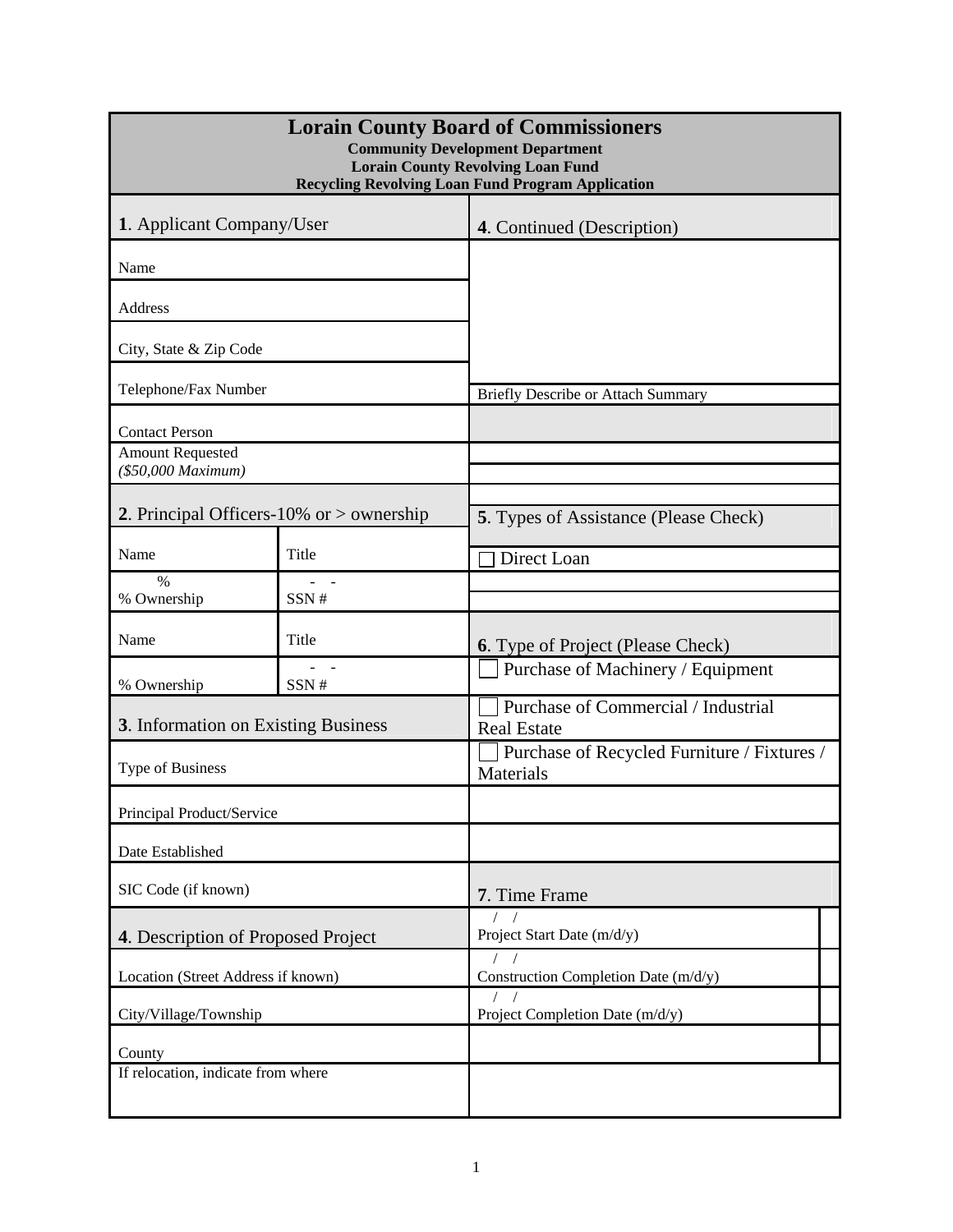| 8. Project Cost/Use of Funds (see exhibit) |                              |                                                                                          |                                |                          |                        |  |  |
|--------------------------------------------|------------------------------|------------------------------------------------------------------------------------------|--------------------------------|--------------------------|------------------------|--|--|
|                                            | <b>Total</b><br><b>Funds</b> | <b>Revolving</b><br><b>Loan Fund</b><br>$(75\%$ Max. of<br>total fixed<br>project costs) | <b>Equity</b><br>$(10\% min.)$ | <b>Private</b><br>Lender | Other<br><b>Public</b> |  |  |
| A.<br>Purchase of<br><b>Building</b>       | \$                           | \$                                                                                       | \$                             | \$                       | \$                     |  |  |
| New<br>Construction                        | \$                           | \$                                                                                       | \$                             | \$                       | \$                     |  |  |
| Machinery /<br>Equipment                   | \$                           | \$                                                                                       | \$                             | \$                       | \$                     |  |  |
| Furniture /<br>Fixtures, etc.              | \$                           | \$                                                                                       | $\boldsymbol{\mathsf{S}}$      | \$                       | \$                     |  |  |
|                                            | \$                           | \$                                                                                       | \$                             | \$                       | \$                     |  |  |
| <b>Total</b><br>Project<br><b>Costs</b>    | \$                           | \$                                                                                       | \$                             | \$                       | \$                     |  |  |

| <b>9.</b> Financing/Collateral - Identify all other sources (see exhibit) |                                                      |                                           |                               |                                              |                                      |                                                                         |                                                     |
|---------------------------------------------------------------------------|------------------------------------------------------|-------------------------------------------|-------------------------------|----------------------------------------------|--------------------------------------|-------------------------------------------------------------------------|-----------------------------------------------------|
|                                                                           | Holder                                               | Principal                                 | Rate                          | <b>Term</b>                                  | <b>Annual Debt</b><br><b>Service</b> | <b>Security</b><br><b>Position</b><br>$L$ and $\ell$<br><b>Building</b> | <b>Security Position</b><br>Machinery/<br>Equipment |
| 1.                                                                        |                                                      | \$                                        | $\frac{0}{0}$                 | Year(s)                                      | \$                                   |                                                                         |                                                     |
| 2.                                                                        | Lorain<br>County<br><b>Revolving</b><br>Loan<br>Fund | \$<br>(\$100,000<br>Max. Loan<br>Request) | 4.5%<br>(Prime)<br>$less 3\%$ | Year(s)<br>$(10 \text{ year})$<br>Max. term) | \$                                   |                                                                         |                                                     |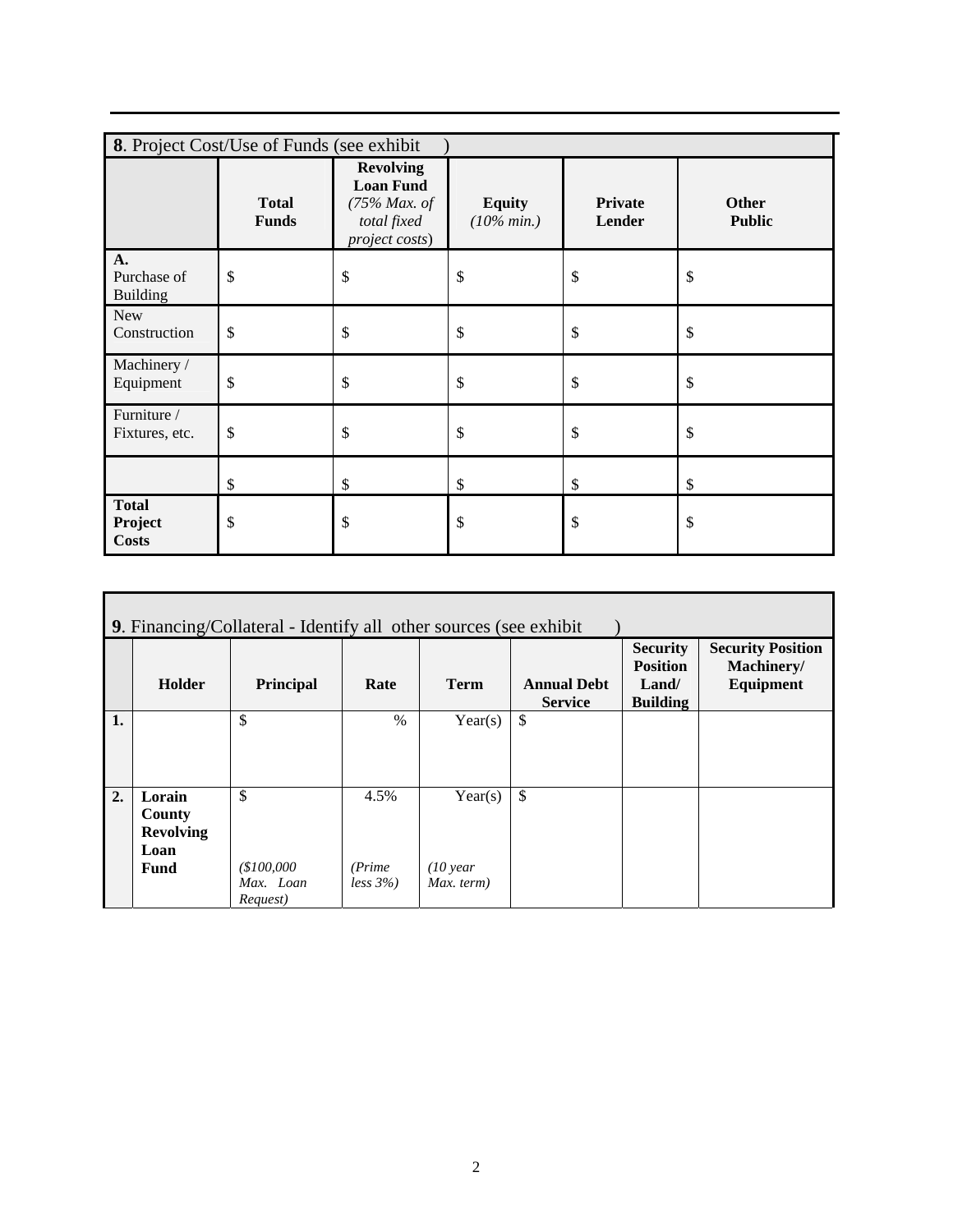| $\overline{3}$ .<br>\$                                            |               | $\%$                | Year(s) | \$            |                     |                 |    |                     |
|-------------------------------------------------------------------|---------------|---------------------|---------|---------------|---------------------|-----------------|----|---------------------|
|                                                                   |               |                     |         |               |                     |                 |    |                     |
| 10. Project Impact – Projections (see exhibit                     |               |                     |         |               |                     |                 |    |                     |
| <b>Expected Results of the Project</b>                            |               |                     |         |               |                     |                 |    |                     |
|                                                                   | Year One 2006 |                     |         | Year Two 2007 |                     | Year Three 2008 |    |                     |
| Projected Annual<br><b>Sales Revenue</b>                          | \$            |                     | \$      |               |                     |                 | \$ |                     |
| Projected Employment                                              |               | $^{+}$<br>$=$       |         |               | $+$<br>$=$          |                 |    | $+$<br>$=$          |
| For new jobs created note<br>annual pay per full time<br>employee |               | <b>Select Range</b> |         |               | <b>Select Range</b> |                 |    | <b>Select Range</b> |
| Projected Annual Payroll                                          | \$            |                     | \$      |               |                     |                 | \$ |                     |